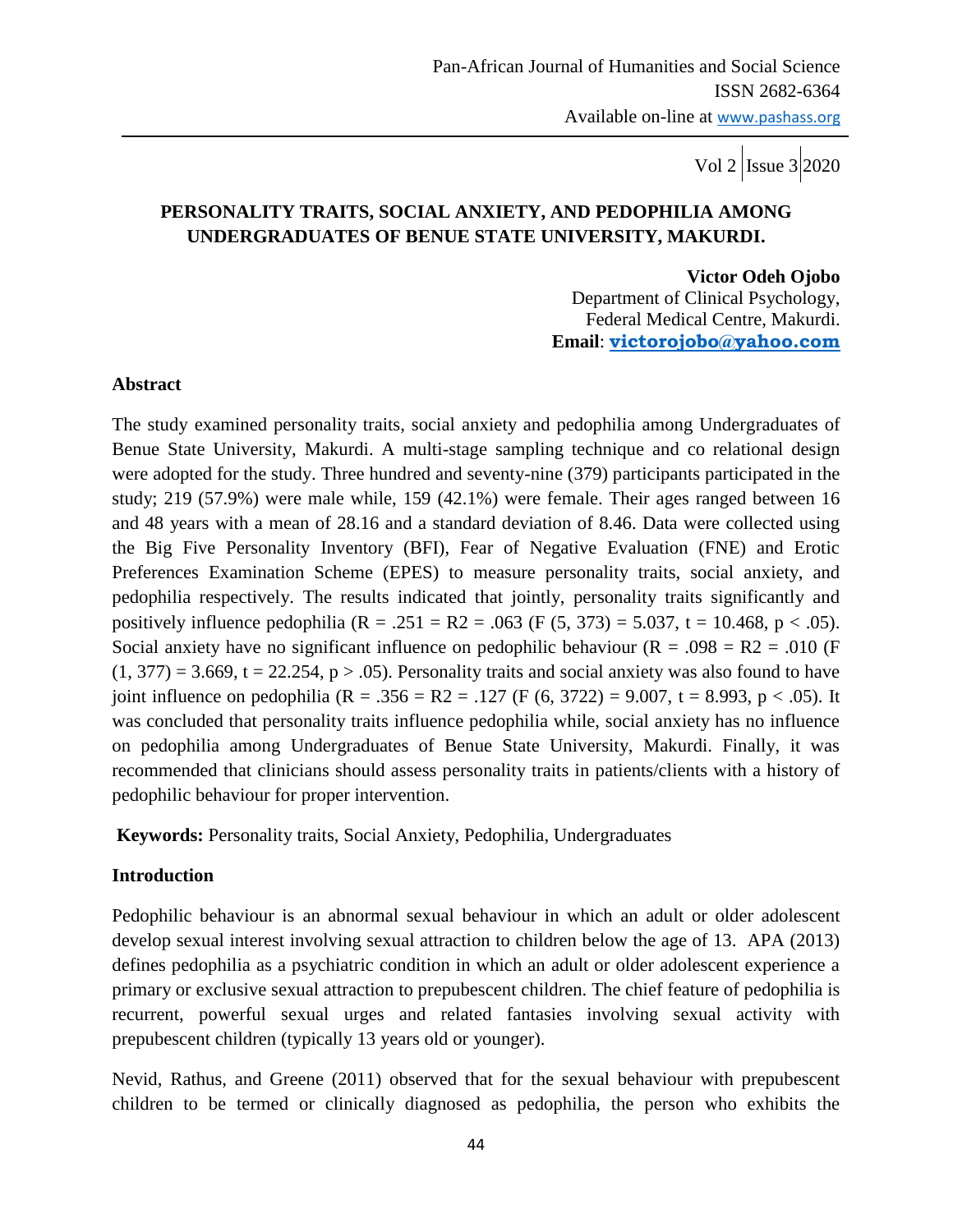pedophilic acts must be at least 16 years of age and at least 5 years older than the child or children toward whom the person is sexually attracted or has victimized. Therefore, the clinical definition of pedophilia is brought to bear only when sexual attraction to children below the age of 13 is recurrent and persistent. This is because not all those who abuse children sexually are pedophiles; they become pedophiles when they have a primary or exclusive sexual interest in prepubescent children.

Gray, Brown, MacCulloch, Malcolm, Smith and Snowden (2005) states that those who exhibit this abnormal sexual behaviour, oftentimes, attempt to conceal their sexual attraction to children, however, they tend to show deviant sexual responses to child stimuli when tested with more subtle methods that do not require verbal reports of arousal. Although pedophiles are by definition attracted to children, their sexual preferences and behaviour vary a great deal. Some do not act out their impulses but have disturbing fantasies and inclinations to molest children.

Most cases of pedophilia do not involve "dirty old men" who hang around schoolyards in raincoats but, people who are usually (otherwise) law-abiding, respected citizens in their 30s or 40s; most are married or divorced with children. They are usually well acquainted with their victims, who are typically either relatives or friends of the family. Some limit their sexual activity with children to incestuous relations or family members; others only molest children outside the family. The molesters often begin the unholy act with the children when the children are very young and continue for years until the molesters are discovered or the relationship is broken off. Molesters often take advantage of children by informing them that they are "educating" them, "showing them something," or doing something they will "like." Some molesters restrict their deviant sexual activities to looking at or undressing children, whereas others engage in exposing their genital to children, kissing, fondling, oral sex, and anal/vaginal intercourse.

Fullilove (2009) observed that the victims of pedophilic behaviour may suffer from a litany of psychological problems involving anger, anxiety, depression, eating disorders, inappropriate sexual behaviours, aggressive behaviour, drug abuse, posttraumatic stress disorder, low selfesteem, sexual dysfunction, feelings of detachment and suicidal behaviours among others.

The origin of pedophilic behaviour is complex and varied. Some cases fit the stereotype of the weak, shy, socially inept, and isolated man who is threatened by mature relationships and turns to children for sexual gratification because children are less critical and demanding. Seto (2009) observed that men who exhibit pedophilic behaviour tend to have fewer romantic relationships than other men, and the relationships they do have tend to be less satisfying. Other theorists believed that childhood sexual experiences with other children may have been so enjoyable that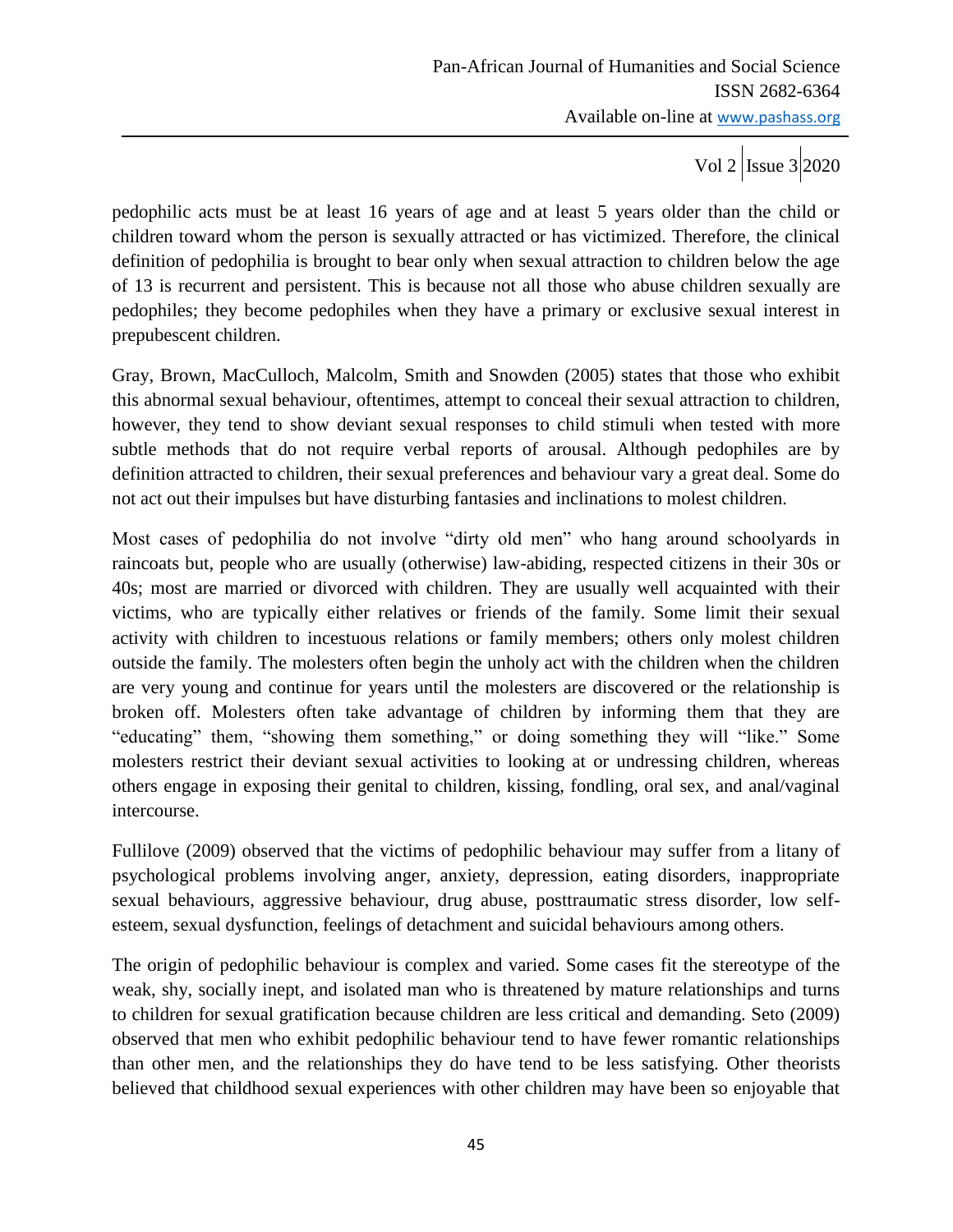the man, as an adult, attempts to recapture the excitement of earlier years; men who were sexually abused in childhood reverse the situation to establish feelings of mastery.

Studies of pedophilia in child sex offenders often report that it co-occurs with other psychopathologies, such as low self-esteem, depression, anxiety, and personality problems. Okami and Goldberg (1992) stated that research on personality correlates and psychopathology in people who exhibit pedophilic behaviour (pedophiles) is rarely methodologically correct, in part owing to confusion between pedophiles and child sex offenders, as well as the difficulty of obtaining a representative, community sample of pedophiles.

Notwithstanding, Wilson and Cox (1983) studied the characteristics of a group of pedophile club members. The most marked differences between pedophiles and controls were on the introversion scale, with pedophiles showing elevated shyness, sensitivity, and depression. The pedophiles scored higher on neuroticism and psychoticism, but not enough to be considered pathological as a group. The authors caution that there is a difficulty in untangling cause and effect. It could not be ascertained whether pedophiles gravitate towards children because, being highly introverted, those who exhibit pedophilic behaviour find the company of children less threatening than that of adults, or whether the social withdrawal implied by their introversion is a result of the isolation engendered by their preference that is, awareness of the social (dis)approbation and hostility that it evokes.

Dennison, Stough, and Birgden (2001) examined the big five-dimensional personality approach to understanding sex offenders among 64 males incarcerated for child sex offenses (pedophilia) and 33 male comprising no sex offenders. The study aimed to examine whether normal personality variation provides useful theoretical insight into the nature of sex offenses against children. The Revised NEO Personality Inventory (NEO PI-R), a measure of the five-factor model (FFM) of personality, was administered to 64 males incarcerated for child sex offenses. Sex offenders were categorized into different offender groups comprising incest within the immediate family, incest within step-family and extra-familial offense. A comparison group of 33 non-offender males also completed the NEO PI-R. The results indicated that the sex offender groups were significantly higher in neuroticism and significantly lower in extraversion and conscientiousness compared to the non-offender group. Significant differences between the sex offender groups and comparison groups for NEO PI-R facets were also found among the two different participant groups.

Social anxiety is a factor that is perceived to have implications for pedophilic behaviour. It is defined as the fear of interaction with other people that brings on self-consciousness, feelings of being negatively judged and evaluated and as a result, leads to avoidance (Goldin, Ziv, Jazaieri,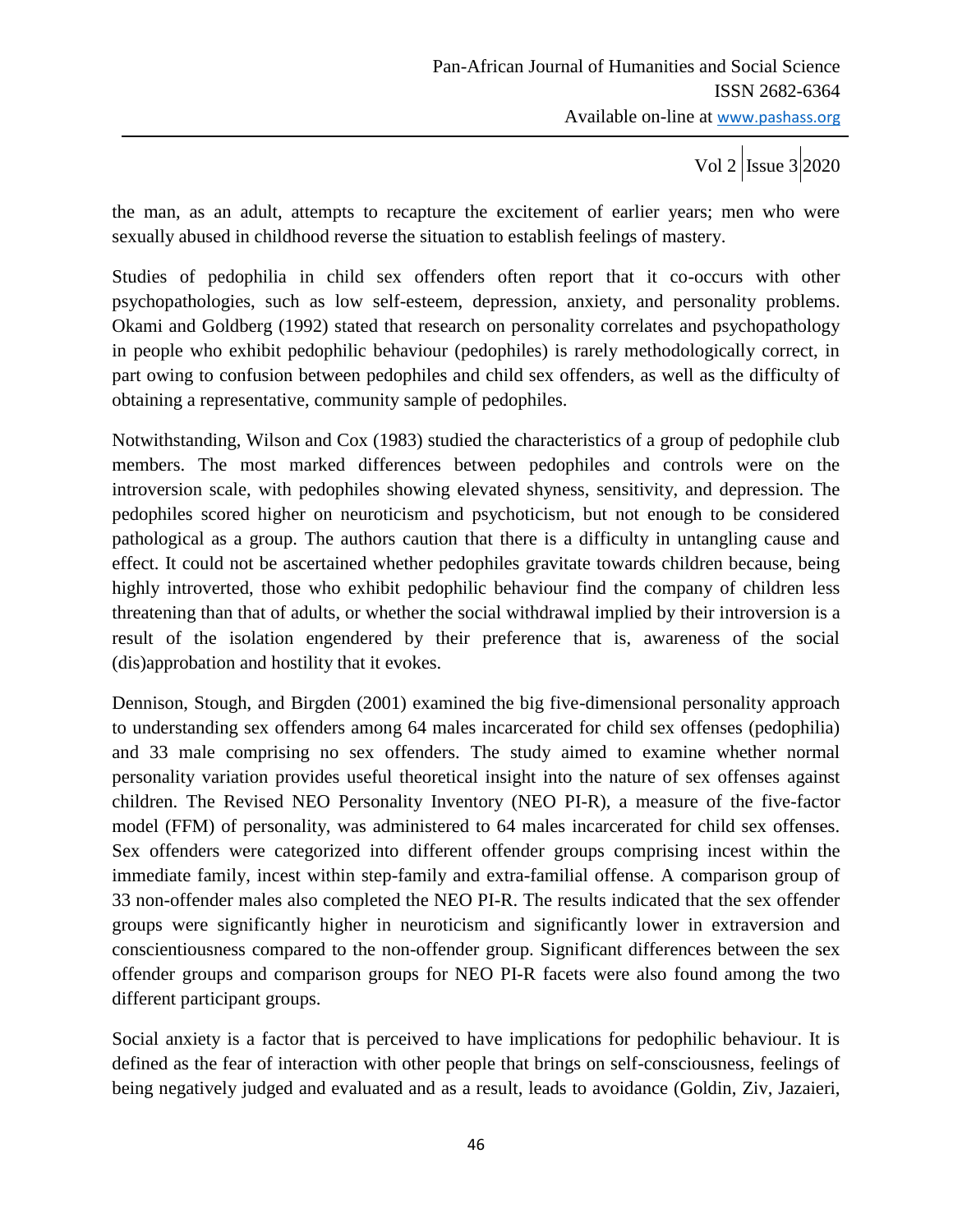Hahn, & Heimberg, 2013). Social anxiety can severely impair a person's daily functioning and quality of life; prevent people from completing educational goals, advancing in their careers, or even holding a job in which they need to interact with others. Some with this problem often turn to tranquilizers or try to "medicate" themselves with alcohol when preparing for social interactions. In extreme cases, they may become so fearful of interacting with others that they become essentially housebound (Nevid, Rathus & Greene, 2011).

There existed dearth of empirical literature about social anxiety and pedophilic behaviour however; since social anxiety affects people with this problem in several ways including social interactions, it is, therefore, perceived that individuals who engage in pedophilic behaviours do that because of their fear of social interactions to form intimate relationship with the opposite sex in a healthy manner. Hence, social anxiety could be implicated in pedophilic behaviour.

There are various state laws that prohibit, as well as punish the enactment of pedophilic behaviour in Nigeria; these are contained in the Penal Code Law and the Criminal Code Law, as well as the NAPTIP Acts 2015 as Amended with punishments ranging from Seven (7) to Ten (10) years imprisonment with an option of fine of not less than One Million Naira (N1, 000000.00). However, despite these laws, pedophilia and pedophilic behaviour have being on the increase in Nigeria in recent times. Hardly does one read through the pages of newspapers or listen to the news without coming across news about pedophilic behaviour been exhibited in the country. For instance, "The DAILY TRUST Newspaper" of November, 6th 2018; and Wantu (2019) reported a story of a thirteen (13) year old girl (Late Miss Ochanya Elizabeth Ogbanje) who died on October 17th 2018 at the Benue State University Teaching Hospital (BSUTH) Makurdi – Benue State, after battling Vesico-Vaginal Fistula (VVF) and other health challenges for months after being a victim of pedophilic behaviours exhibited by her foster parent (Aunt Husband) Mr. Andrew Ogbuja, (a lecturer with Benue State Polytechnic's Department of Catering and Hotel Management, Ugbokolo) and his son Victor Ogbuja (a student of the Federal University of Agriculture, Makurdi).

Similarly, "The PUNCH Newspaper" of Monday, November 6th 2017, reported cases of convictions of Nigerians for sexual exploitations and unlawful carnal knowledge of "Minors," as well as abduction and attempted forced marriage of a 13-year-old girl in Gashua-Yobe State. Also, the Sahara Reporter on the  $23<sup>rd</sup>$  of June 2020 reported a case of a man who raped a three month old baby in Adogi Village of Nasarawa State – Nigeria. This is another case of pedophilic behaviour exhibited in Nigeria that precipitated widespread peaceful protest against rape in Nigeria in recent times. These are few out of many reported cases of pedophilic behaviour exhibited in Nigeria that are worrisome to Nigerians in recent times.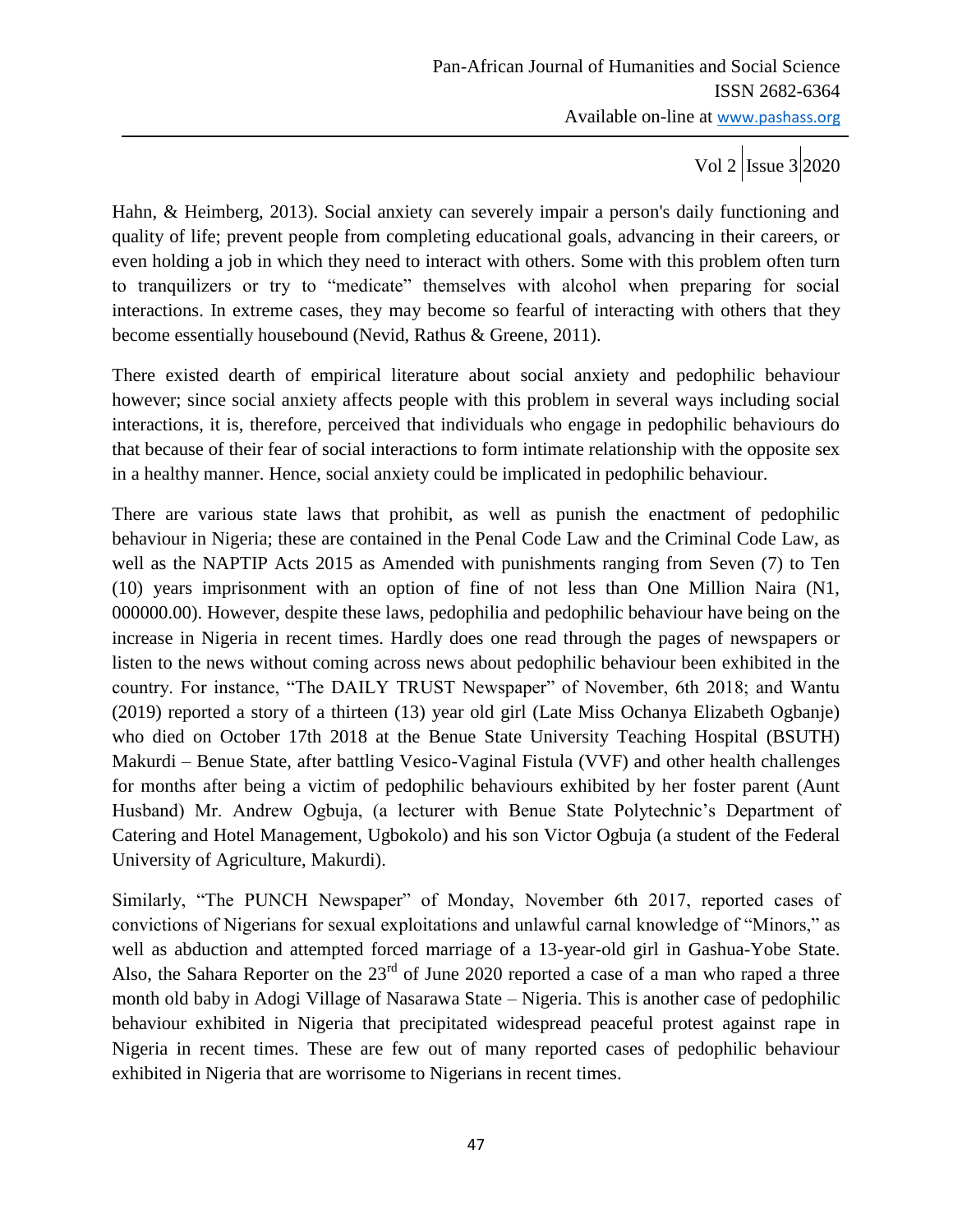This abnormal sexual behaviour is a serious social pathology and a very common phenomenon in Nigeria in recent times with serious mental and psychological health consequences that need to be curtailed. The law enforcement agencies vested with the responsibility of protecting lives and properties are mostly reactive to this serious issue rather than been proactive. They only prosecute pedophilic offenders when the behaviour is enacted without efforts to understand factors that could lead to this abnormal sexual behaviour with the aim of providing lasting solutions to this abnormal behaviour prevalent in Nigeria in recent times. A lot has been known about pedophilia but, little is known about the influence of personality traits, and social anxiety on pedophilia; hence, this has created serious dearth in empirical literature about these variables. It is against this backdrop that the researcher decided to embark on this research to find out the implications of personality traits, and social anxiety on pedophilia in order to make recommendations that will contribute to the global efforts to curtail this social pathology. It was based on this premise that this research idea was conceived.

## **Aims and Objectives of the Study**

The study is aimed at ascertaining the relationship between personality traits, social anxiety and pedophilia among Undergraduates of Benue State University, Makurdi.

The objectives include:

- i. To examine the relationship between personality traits and pedophilia among Undergraduates of Benue State University, Makurdi.
- ii. To ascertain the relationship between social anxiety and pedophilia among Undergraduates of Benue State University, Makurdi.
- iii. To find out the joint effects of personality traits and social anxiety on pedophilia among Undergraduates of Benue State University, Makurdi.

## Hypotheses

- i. Personality traits (Agreeableness, Extraversion, Conscientiousness, Neuroticism, and Openness to Experience) will jointly and independently influence pedophilia among Undergraduates of Benue State University, Makurdi.
- ii. There will be a significant influence of social anxiety on pedophilia among Undergraduates of Benue State University, Makurdi.
- iii. Personality traits and social anxiety will jointly predict pedophilia among Undergraduates of Benue State University, Makurdi.

# **Method**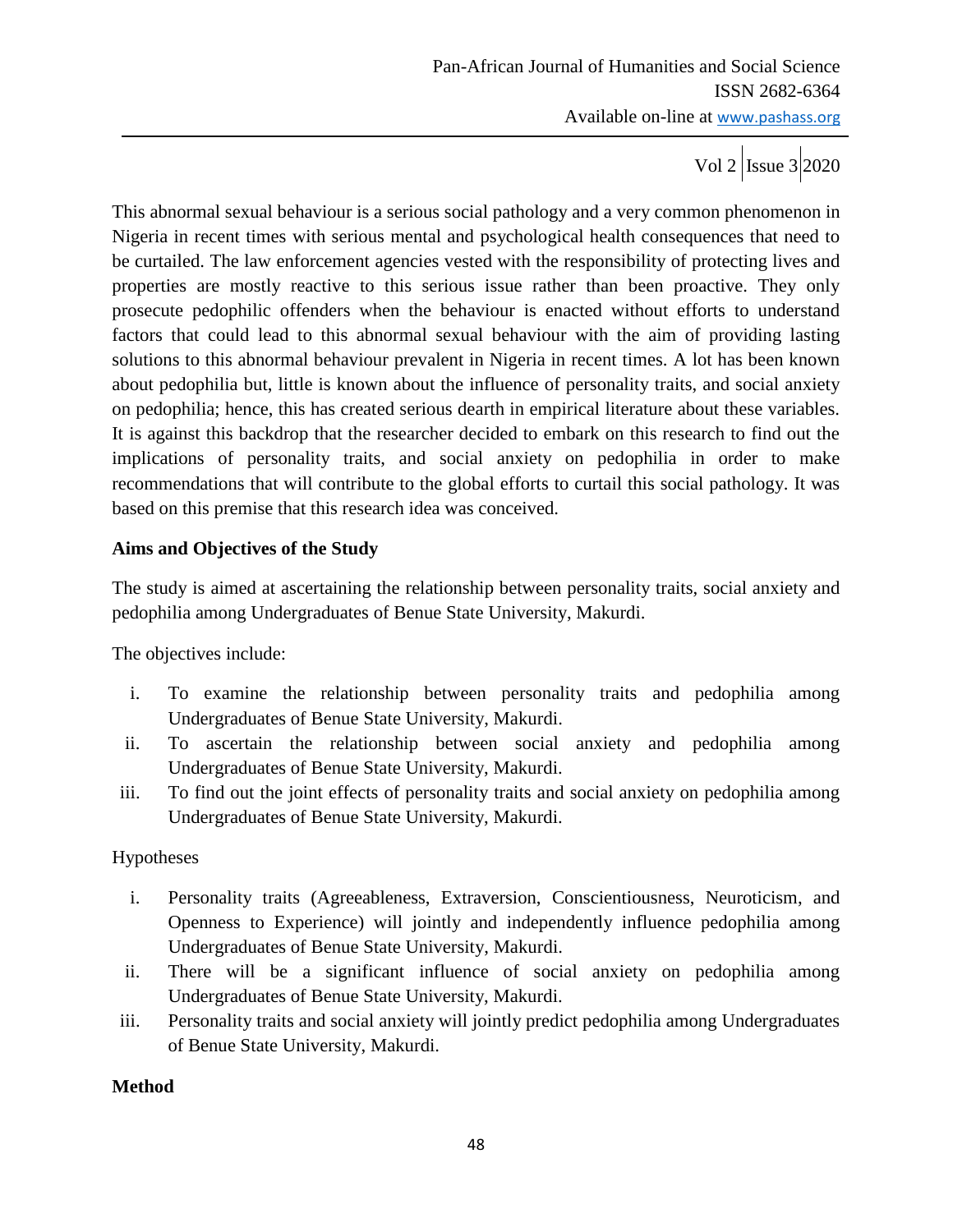Vol 2  $\vert$ Issue 3  $\vert$ 2020

### **Research Design**

The study adopted a correlational research design to enable the researcher to ascertain the relationship between personality traits, social anxiety and pedophilic behaviour among undergraduates of Benue State University, Makurdi.

### **Setting**

The setting of this study was Benue State University, Makurdi.

### **Participants**

The participants in this study were both male and female undergraduates of Benue State University Makurdi; the male was 219 (57.9%) while, females were 159 (42.1%). Those who participated in the study were undergraduates of Benue State University, Makurdi who were not clinically diagnosed of pedophilia but, have tendencies to exhibit pedophilic behaviour. The students' age range was from 16 to 48 years old with a mean of 28.1662, and a standard deviation of 8.46. Analysis of the marital status of the students showed that 199 (52.5%) were single, 127 (33.5%) were married, 26 (6.9%) were divorced, and 27 (7.1%) were widows/widowers. Analysis of their religion showed that 328 (86.8%) were Christians while 50 (13.2%) were Muslims.

#### **Instruments**

The data was collected using the Big Five Personality Inventory (BFI), Fear of Negative Evaluation (FNE), and Erotic Preferences Examination Scheme (EPES).

The Big Five Personality Inventory (BFI) is a 44-item inventory developed by John, Donahue, and Kentle (1991) to measure personality from a five-dimensional perspective which includes:

- a. Extraversion: High energy and activity level, dominance, sociability, expressiveness, and positive emotions.
- b. Agreeableness: Prosocial orientation, altruism, tender mindedness, trust, and modesty.
- c. Conscientiousness: Impulse control, task orientation, goal-directedness.
- d. Neuroticism: Anxiety, sadness, irritability, and nervous tension.
- e. Openness to Experience: It exemplifies the breadth, depth, and complexity of an individual's mental and experiential life.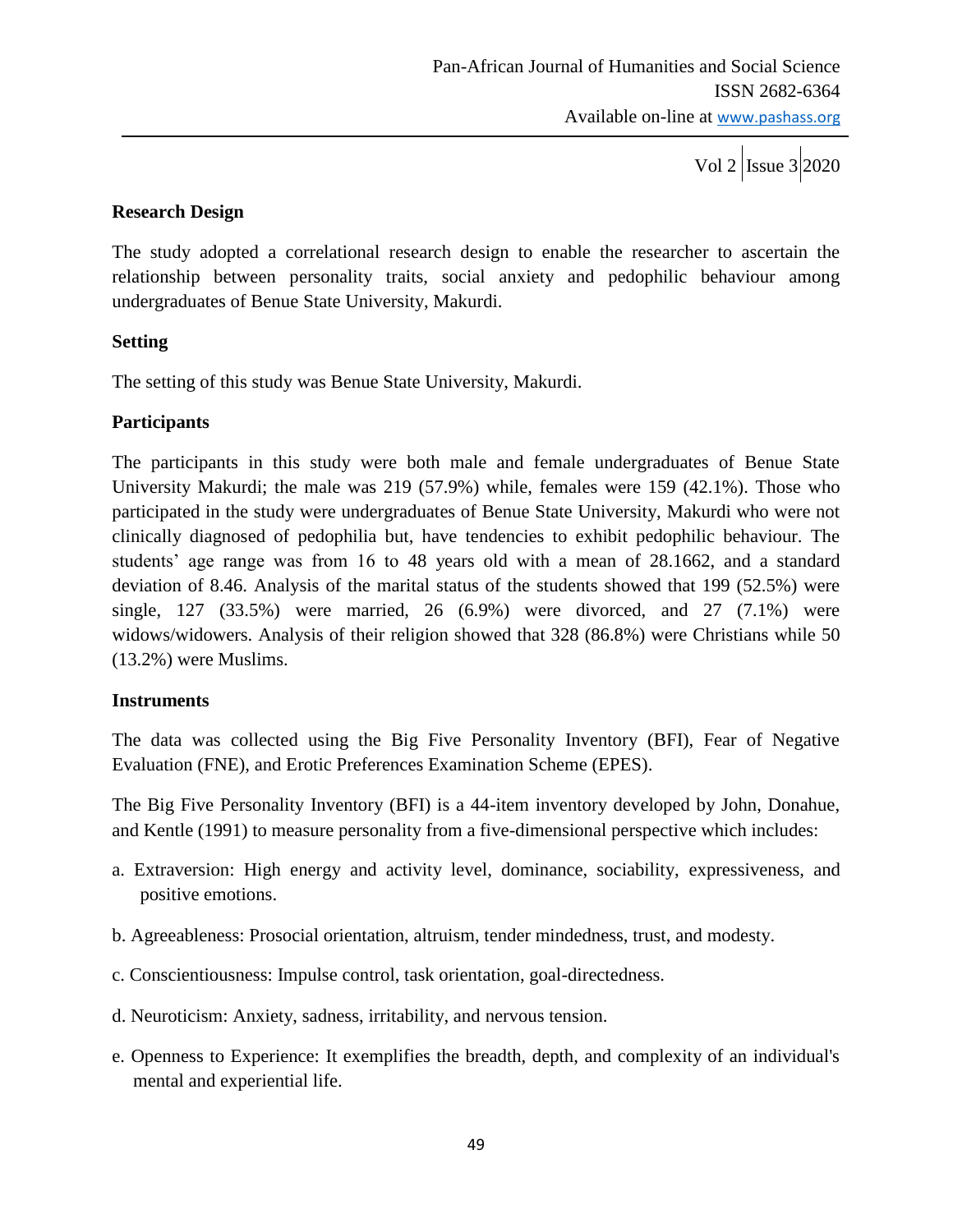Vol 2  $\vert$ Issue 3 2020

## **Psychometric Properties**

John et al. (1991) provided the original psychometric properties for American samples while Umeh (2004) provided the properties for Nigerian samples. The instrument has a Cronbach Alpha of .80 and a 3-month test-retest of .85. BFI has to mean convergent validity coefficients of .75 and .85 with the Big Five Instruments authored by Costa & McCrae (1992) and Goldberg (1992) respectively. The divergent validity coefficients obtained by Umeh (2004) with University Maladjustment Scale (Kleinmuntz, 1961) are Extroversion .05, Agreeableness .13, Conscientiousness .11, Neuroticism .39, Openness .-24.

The Fear of Negative Evaluation (FNE) is a 30-item inventory designed and developed by Watson and Friend (1969) to measure an aspect of social anxiety, inadequate social interaction, shyness, and performance anxiety.

# **Psychometric Properties**

Watson and Friend (1969) provided the original psychometric properties for American samples while the properties for Nigerian samples were provided by Omoluabi and Agbu (2003). The reliability coefficients for American samples are  $14$ -day test-retest = .78 and KR-20 = .94. The reliability coefficient for Nigerian samples include 14-day test-retest = .81,  $KR-20 = .86$ , splithalf = .76, and Odd-even = .76. Correlating FNE with STAI Y  $-$  2 (Spielberger, 1983), a concurrent validity coefficient of .63 was obtained from Odedeji's (2004) data, while Omoluabi and Agbu obtained .51 with NSII.

The Erotic Preferences Examination Scheme (EPES) was first developed by Kurt Freund in 1971 to measure and diagnose paraphilia with different subscales used in measuring different aspects of paraphilia including pedophilia in potentially paraphilia and abnormal sex offenders. The pedophilic subscale is an 18-item questionnaire used to measure and diagnose pedophilia in individuals with pedophilic tendencies.

# **Psychometric properties**

Kurt Freund provided the original psychometric property with an alpha reliability coefficient of 92. To determine the suitability of the subscale for use in Nigeria and this study, the researcher conducted a pilot study with the selected subscale using a sample of 82 participants mainly selected from the general population of youths in Makurdi through convenience sampling technique. The analysis of the result of the pilot study conducted to ascertain the suitability of the pedophilia subscale shows a Cronbach's alpha of .77 and variance of 68.0%.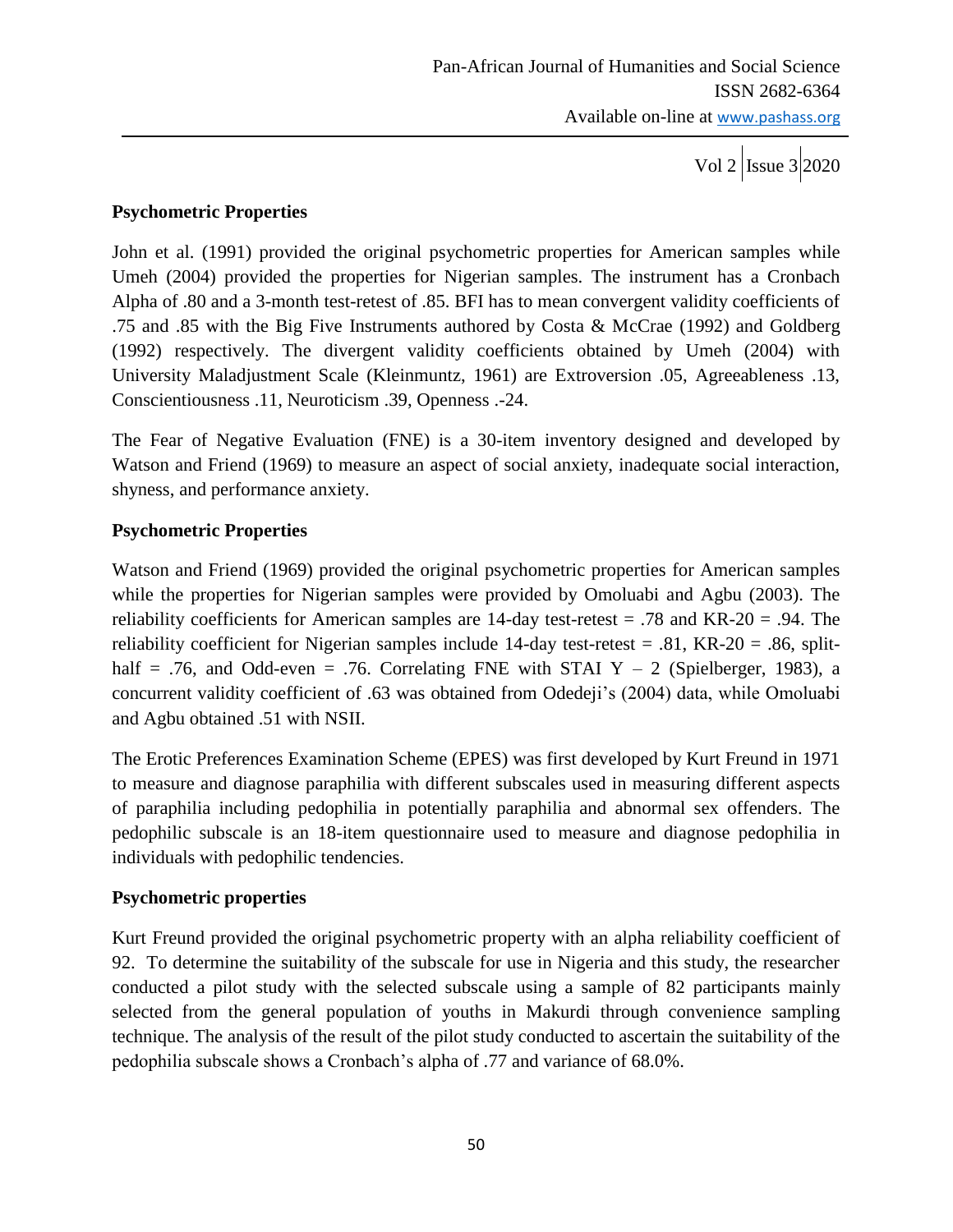With regards to the reliability and validity of the instrument, the instruments reliably measured what it was designed to measure. Therefore, the instrument is valid and reliable and can be used for the study.

## **Procedure for Administration**

Before the instruments were administered on the respondents, the ethical principles of psychological research with human participants were considered and strictly adhered to. Permission was sought from and granted by the relevant authorities of the university; the consent of the students was sought and also given, and confidentiality of their responses was guaranteed. They were made to understand that they have the right to discontinue, decline or refuse to participate or respond to the instruments anytime they feel like before the completion of the instruments. The instruments were administered to the participants individually by the researcher and research assistants after the research assistants were trained on how to administer the instruments by the researcher. The reasons for engaging research assistants were for easy administration and collection of the instruments.

The instruments were administered and collected within 24 hours since there were no fixed time limits for the administration and collection of the instruments. The instructions on the use of instruments were simple and straight forward for the respondents to understand what they were expected to do. The researcher and the research assistants at the time of collection provided answers and explanations to questions and issues that emanated from the instruments by the respondents. After this, a debriefing was done for the respondents.

#### **Results**

The first hypothesis stated that personality traits (Agreeableness, Extraversion, Conscientiousness, Neuroticism, and Openness to Experience) will jointly and independently influence pedophilia among Undergraduates of Benue State University, Makurdi.

Table 1: The level of relationship between personality traits and pedophilia among Undergraduates of Benue State University, Makurdi.

| <b>Variables</b> |      | D4   |        | ĸ       |          | Sig. |
|------------------|------|------|--------|---------|----------|------|
| Pedophilia       |      |      |        |         |          |      |
| Constant         | .355 | .126 | 10.790 |         | 9.316    | .000 |
| Agreeableness    |      |      |        | $-.244$ | $-4.440$ | 000  |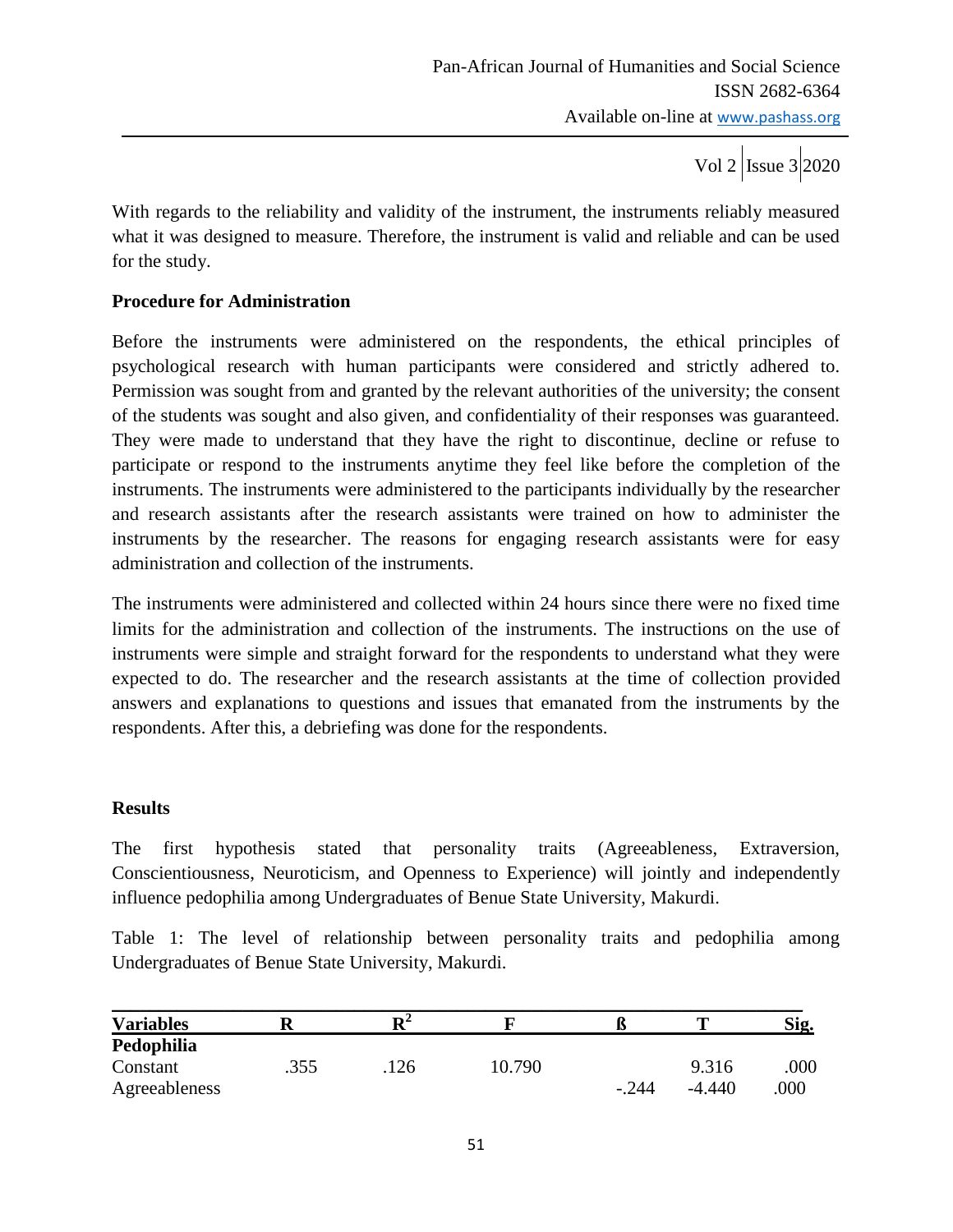|                               |        | Vol 2   Issue $3 2020$ |      |  |
|-------------------------------|--------|------------------------|------|--|
| Extraversion                  | .219   | 4.365                  | .000 |  |
| Conscientiousness             | .060   | 1.212                  | .226 |  |
| Neuroticism                   | .190   | 3.122                  | .002 |  |
| <b>Openness to Experience</b> | $-169$ | $-3.118$               | .002 |  |

he results presented in Table 1 showed that there was a significant joint influence of personality traits (agreeableness, conscientiousness, neuroticism, extraversion and openness to experience) on pedophilia among undergraduates of Benue State University Makurdi ( $R = .355 = R2 = .126$ )  $(F (5, 373) = 10.790$ ,  $t = 9.316$ ,  $p < .05$ ). This means that the five personality factors jointly contributed to changes in pedophilia among Undergraduates of Benue State University, Makurdi by 12.6%. In considering the independent contributions of the five personality factors, agreeableness was negatively and significantly related to pedophilia ( $\beta$  = -.244, p<.05). This means that undergraduates of Benue State University, Makurdi whose personalities are predominantly agreeable are less vulnerable to pedophilia by 24.4%. Extraversion has a significant positive contribution to pedophilia among Undergraduates of Benue State University Makurdi ( $\beta = .219$ , p<.05). This means that undergraduates of Benue State University, Makurdi who are predominantly extraverted have 21.9% chances of suffering from pedophilia.

However, conscientiousness was not significantly related to pedophilia ( $\beta = .060$ , p $> .05$ ). This means that undergraduates of Benue State University, Makurdi with personalities dominated by conscientiousness are less likely to contract pedophilia. On the contrary, neuroticism was found to contribute positively and significantly to pedophilia among undergraduates ( $\beta = .190$ , p<.05). This means that Undergraduates of Benue State University, Makurdi with personalities dominated by neuroticism have 19.0% vulnerability to pedophilia. Lastly, openness to experience was found to contribute negatively and significantly to pedophilia among undergraduates ( $\beta = -169$ , p<.05). This means that Undergraduates of Benue State University, Makurdi who are predominantly open to experience are less likely to suffer pedophilia 16.9%.

The second hypothesis stated that social anxiety will significantly influence pedophilia among undergraduates of Benue State University, Makurdi.

Table 2: The level of relationship between social anxiety and pedophilia among Undergraduates of Benue State University, Makurdi.

| <b>Variables</b>      |     | R2   |       |       |          | Sig. |
|-----------------------|-----|------|-------|-------|----------|------|
| Pedophilia            |     |      |       |       |          |      |
| Constant              | 098 | 010. | 3.669 |       | 22.254   | .000 |
| <b>Social Anxiety</b> |     |      |       | - 098 | $-1.915$ | .056 |

The results presented in Table 2 showed that there was no significant influence of social anxiety on pedophilia among undergraduates of Benue State University, Makurdi ( $R = .098 = R2 = .010$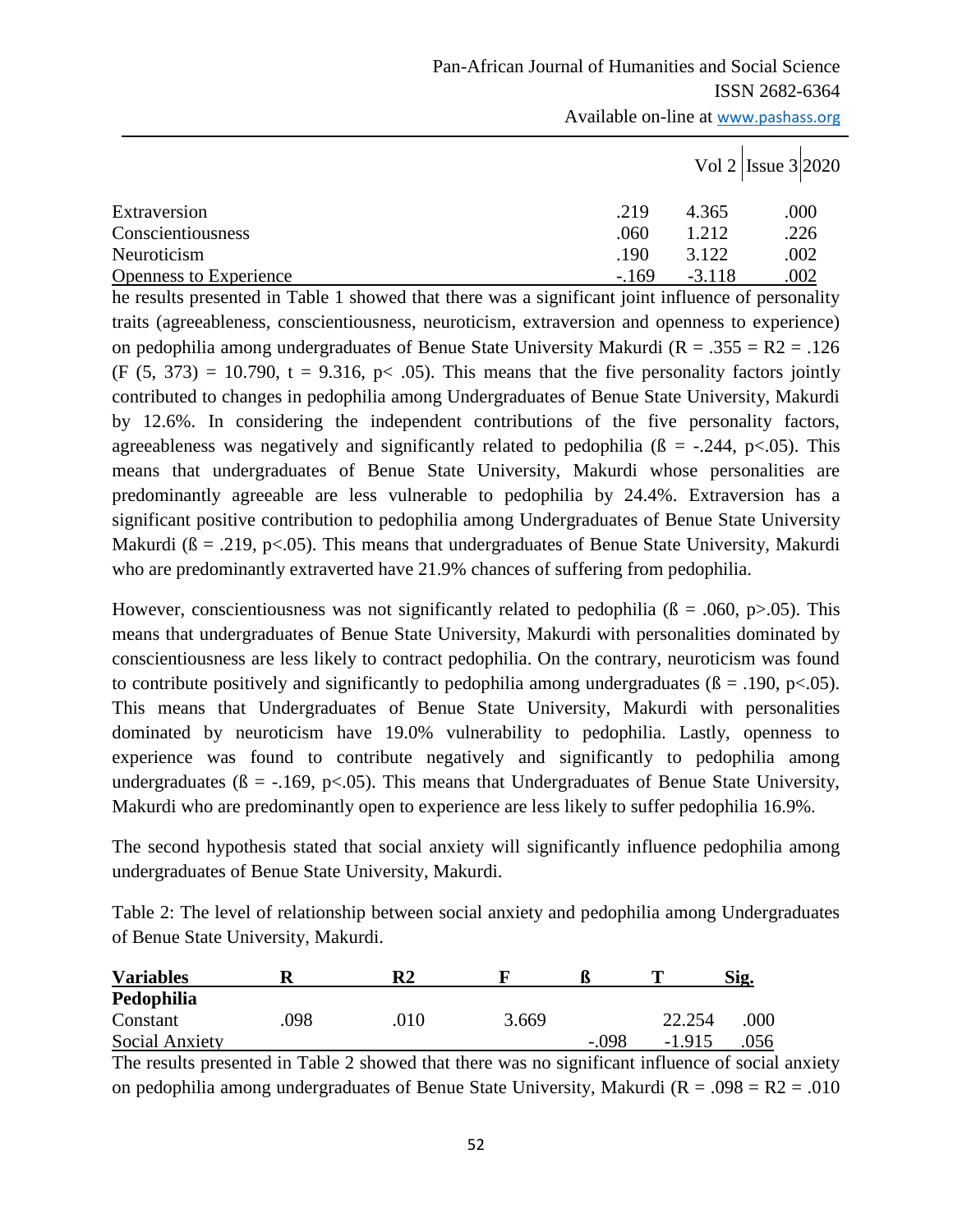Vol 2  $\vert$  Issue 3 2020

 $(F (1, 377) = 3.669, t = 22.254, p > .05)$ . This means that social anxiety does not predict pedophilia among undergraduates of Benue State University, Makurdi.

The third hypothesis stated that personality traits and social anxiety will jointly predict pedophilia among Undergraduates of Benue State University, Makurdi.

Table 3: The level of joint influence of personality traits and social anxiety on pedophilic behaviour among undergraduates of Benue State University, Makurdi.

| <b>Variables</b>       | R    | R <sub>2</sub> | F     | ß       |          | <u>Sig.</u> |
|------------------------|------|----------------|-------|---------|----------|-------------|
| Pedophilia             |      |                |       |         |          |             |
| Constant               | .356 | .127           | 9.007 |         | 8.993    | .000        |
| Agreeableness          |      |                |       | $-.240$ | $-4.328$ | .000        |
| Extraversion           |      |                |       | .214    | 4.165    | .000        |
| Conscientiousness      |      |                |       | .062    | 1.253    | .211        |
| Neuroticism            |      |                |       | .190    | 3.130    | .002        |
| Openness to Experience |      |                |       | $-169$  | $-3.114$ | .002        |
| <b>Social Anxiety</b>  |      |                |       | $-.023$ | $-453$   | .651        |

The results presented in Table 3 showed that there was a significant joint influence of personality traits (agreeableness, conscientiousness, neuroticism, extraversion and openness to experience) and social anxiety on pedophilia among Undergraduates of Benue State University, Makurdi (R  $= .356 = R2 = .127$  (F (6,3722) = 9.007, t = 8.993, p < .05). This finding implies that personality traits and social anxiety jointly contributed 12.7% to pedophilia among Undergraduates of Benue State University, Makurdi.

## **Discussion**

Personality traits, social anxiety and pedophilia among Undergraduates of Benue State University, Makurdi was studied. The hypothesis which stated that personality traits (Agreeableness, Extroversion, Conscientiousness, Neuroticism, and Openness to Experience) will jointly and independently influence pedophilia among Undergraduates of Benue State University, Makurdi was tested and the result indicated that personality traits jointly influence pedophilia among Undergraduates of Benue State University, Makurdi. Independently, agreeableness and conscientiousness were found not to be implicated in pedophilia. Extraversion, neuroticism, and openness to experience were found to be positively related to pedophilia.

The result of this study is closely related to the finding of the studies of personality and pedophilia by Wilson and Cox (1983); and Dennison, Stough, and Birgden (2001) where they all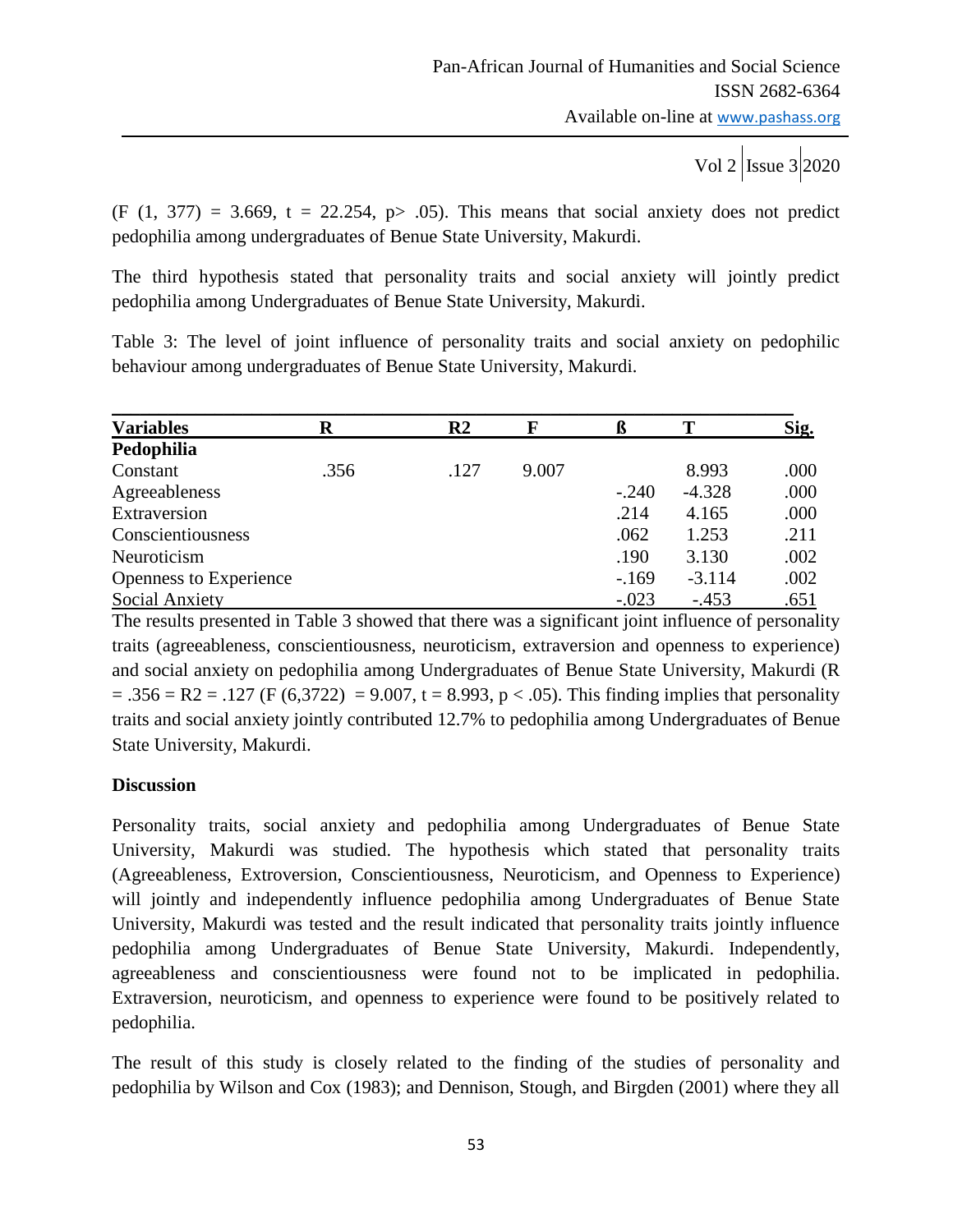Vol 2  $\vert$  Issue 3 2020

found a personality to be a factor implicated in pedophilia. Also, there existed some levels of similarities in all the findings which indicated that personality traits are factors that are implicated in pedophilia. For example, Wilson and Cox (1981) found personality traits of neuroticism and psychoticism to be implicated in pedophilia, Dennison, Stough, and Birgden (2001) also found personality traits of neuroticism to be implicated in pedophilia in line with the finding of this study.

Although there are similarities in the findings, there existed slight differences in the findings, for instance, Dennison, Stough, and Birgden (2001) found that personality traits of conscientiousness and extraversion have little influence on pedophilic behaviour while the result of this study indicated that extraversion is significantly and positively implicated in pedophilia. However, despite the similarities and the differences in the findings of these two studies, this study has succeeded in ascertaining the facts in empirical literature reviewed that personality traits are implicated in pedophilia.

The result of the second hypothesis in this study revealed that social anxiety has no significant influence on pedophilia among Undergraduates of Benue State University, Makurdi. The result does not confirm the hypothesis which stated that social anxiety will significantly influence pedophilia among Undergraduates of Benue State University, Makurdi. This implies that although Seto (2009) observed that social anxiety was perceived to be a factor that influences pedophilia among men who engage in pedophilic behaviour because the men tend to have fewer romantic relationships than other men. The result of this hypothesis tested did not confirm the observation made by Seto (2009). Notwithstanding, this study has succeeded in contributing something new to existing literature on pedophilia; it has succeeded in closing the gap in empirical literature about the influence of social anxiety on pedophilia. This will help in providing literature for other researchers who wish to know more about social anxiety and pedophilia.

Similarly, the third hypothesis which stated that personality traits and social anxiety will jointly predict pedophilia among Undergraduates of Benue State University, Makurdi was equally tested. The result indicated that personality traits and social anxiety jointly predicted pedophilia among Undergraduates of Benue State University, Makurdi. The result of this study is another milestone achievement in the study of pedophilia since there is gap in empirical literature about the joint influence of these factors on pedophilia. This will help in closing the existing gap in empirical literature about pedophilia as well as contribute positively to the existing literature about factors that predict pedophilia.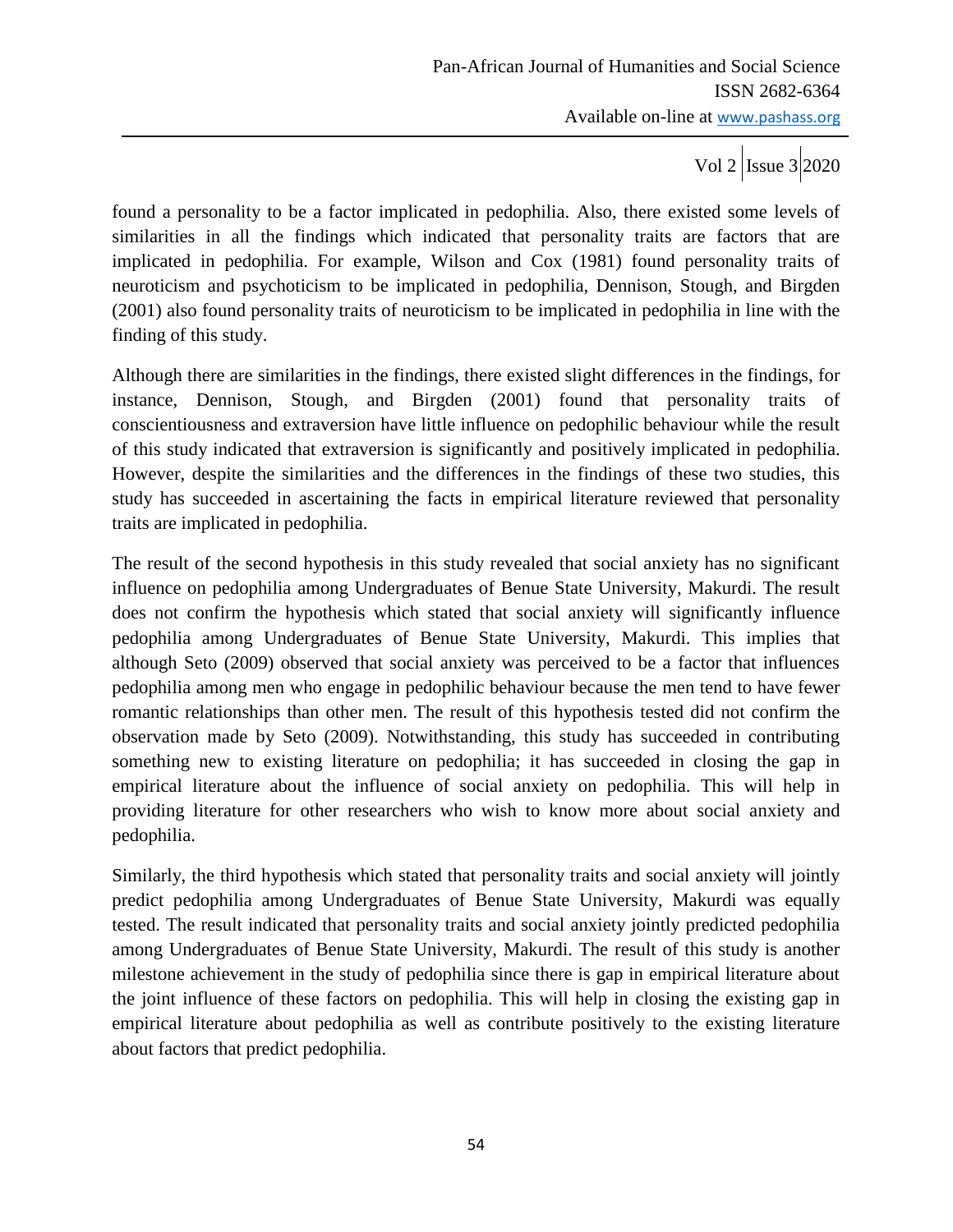## **Limitations of the Study**

Like all human endeavours, this study has some weaknesses despite the contributions it made to knowledge. Just like Okami and Goldberg (1992) observed there was difficulty in getting participants that are diagnosed with pedophilia. Hence, the researcher used the students' population since people who exhibit pedophilic behaviour and tendencies could be found among the student's population. Therefore, it was difficult to establish a cause and effect relationship since the data was collected from students' population and not people diagnosed with pedophilia.

## **Conclusion and Recommendations**

Despite the limitations of the study, the study succeeded in ascertaining the influence of personality traits and social anxiety on pedophilia among Undergraduates of Benue State University, Makurdi. The study supported previous studies that found personality traits to be implicated in pedophilia. It has also succeeded in contributing something new to the pool of knowledge and literature about pedophilia particularly, about the influence of social anxiety on pedophilia, as well as the joint influence of personality traits and social anxiety on the abnormal sexual behaviour.

The researcher, therefore, recommends that the personality of individuals that exhibit traits of pedophilic behaviour or have history of child sexual abuse be assessed in clinics/hospitals to ascertain the influence of the individual's personality traits on the abnormal sexual behaviour. This will help clinicians to choose appropriate psychotherapeutic techniques suitable for the management of the abnormal sexual behaviour exhibited by the individual and promote good and acceptable sexual behaviour.

There should be legislative enactments in Nigeria that proscribe marriages of girls less than 13 year-old so that people will not hide under the guise of religious tolerance to perpetrate pedophilic acts.

Religious leaders should come out openly to preach against the marriage of underage girls as a measure to curtail abduction and forced marriage of underage girls as well as pedophilia.

Sex education should be introduced in the primary school curriculum in Nigeria since primary school pupils are usually the victims of pedophilia and child sexual offenses.

Civil societies in Nigeria should intensify their advocacy on child sexual offenses and encourage families of victims to speak out when this behaviour is perpetrated.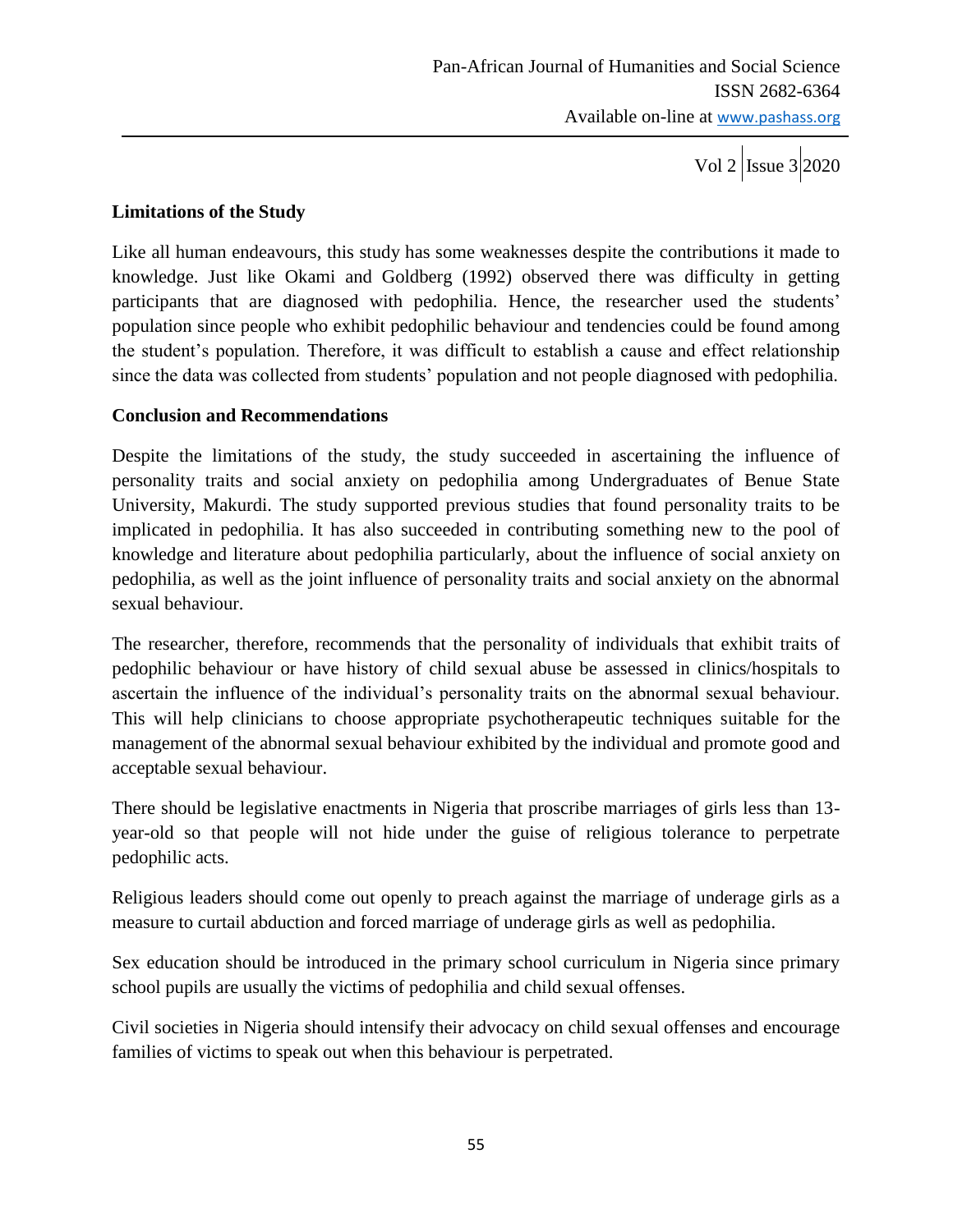Children should be taught how to identify their body parts and show which one is private and which is public. This will help the child to protect him/herself from pedophiles.

#### **References**

- American Psychiatric Association. (2013). *DSM-5: Diagnostic and Statistical Manual of Mental Disorders* (5th ed.). Washington, DC: Publisher.
- Costa, P. T., & McCrae, R. R. (1992). Four ways five factors are basic. *Personality and Individual Differences*, 13 (6), 653–665.
- *Daily Trust* (November 6<sup>th</sup> 2018). Tragic case of Ochanya Ogbanje. <https://www.dailytrust.com.ng/tragic-case-of-ochanya-ogbanje.html>
- Dennison, M. S., Stough, C., & Birgden, A. (2001). The bid 5-dimensional personality approach to understanding sex offenders. *Psychology, Crime & Law*, 7(1-4), 243-261. DOI: 10.1080/10683160108401796.
- Fullilove, M. T. (2009). Toxic sequelae of childhood sexual abuse export. *American Journal of Psychiatry*, 166, 1090-1092. DOI: 10.1176/appi.ajp.2009.09071058\
- Golberg, L. R. (1992). The development of markers for the Big-Five factor structure. *Psychological Assessment*, 4, 26-42.
- Goldin, P.R., Ziv, M., Jazaieri, H., Hahn K., Heimberg, R. (2013). Impact of cognitive-Behavioral therapy for social anxiety disorder on the neural dynamics of cognitive reappraisal of negative self-beliefs. *Journal of American Medical Association and Psychiatry*, 70(10), 1048-1056.
- Gray, N. S., Brown, A. S., MacCulloch, M. J., Malcolm, J., Smith, J., & Snowden, R. J. (2005). An implicit test of the associations between children and sex in pedophiles. *Journal of Abnormal Psychology*, 114, 305-308.
- John, O. P., Donahue, E. M., & Kentle, R. L. (1991). *The Big Five Inventory-Versions 4a and 54*. Berkeley: University of California Berkeley Institute of Personality and Social Research.
- Kleinmnuntz, B. (1961). The College maladjustment scale (MT): Norms and predictive validity. *Educational and Psychological Measurement*, 21, 1029-1033.
- *National Agency for the Prohibition of Trafficking in Persons and Other Related Matters (NAPTIP) News Bulletin (2014)*. Details of convictions from January 2013 – March 2014. 4(1), 13-16.